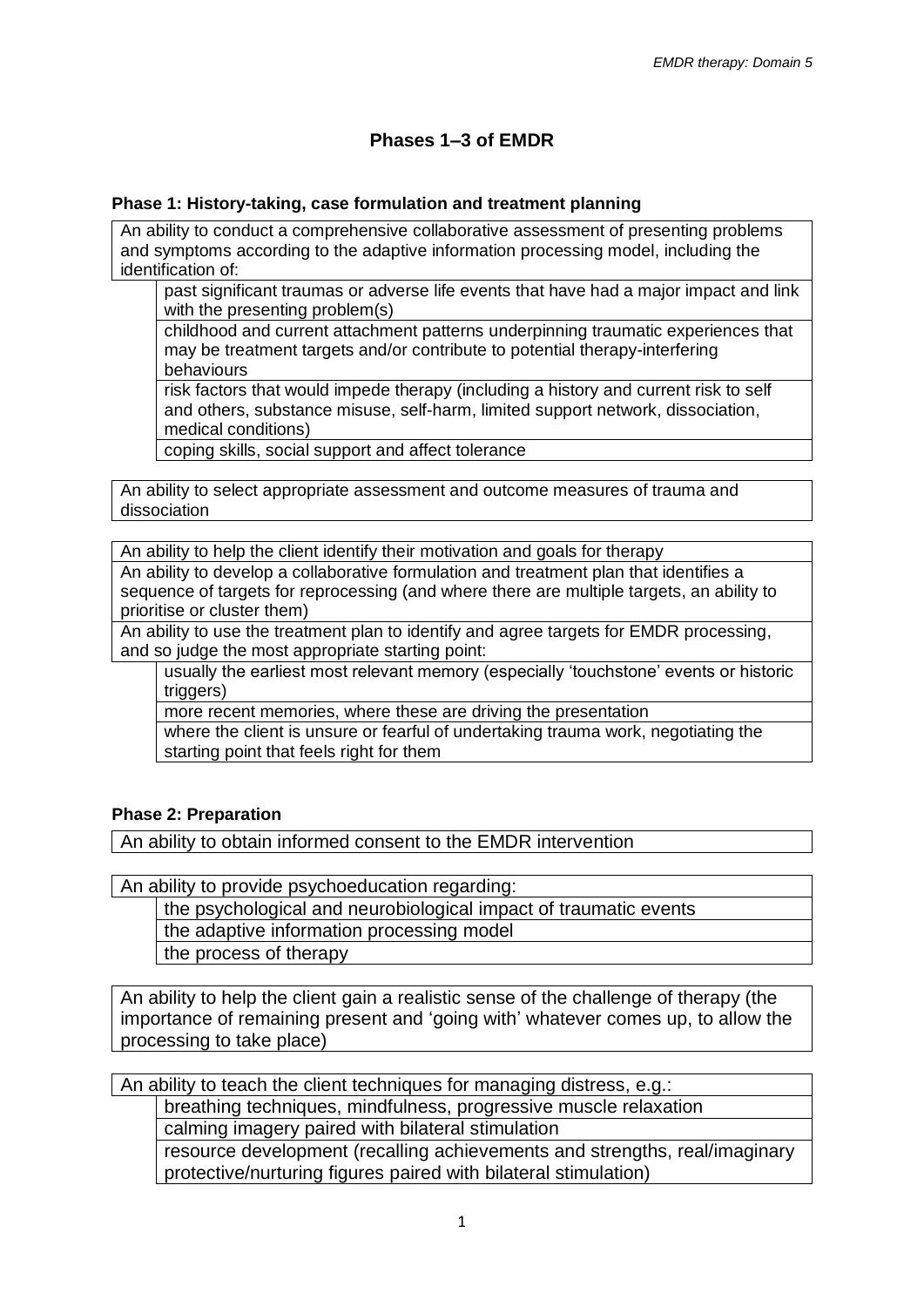An ability to assess the client's willingness and ability to use techniques (e.g. thinking of a mildly disturbing experience and rehearsing the use of safe place imagery), and to add further stabilisation if required

An ability to use strategies for managing dissociation if present (e.g. techniques for maintaining a dual focus of attention and grounding)

An ability to orient the client to the desensitisation phase of treatment by:

explaining the 'three prongs' of treatment (starting with the past, then the present, and then the future targets related to the trauma)

introducing and testing different modes of bilateral stimulation (e.g. eye movements, tapping and auditory tones)

providing a metaphor for the reprocessing experience (e.g. the 'Train Metaphor' of observing the scenery as it goes past without participating or engaging with it) identifying and rehearsing a 'stop' signal that the client can use to halt the process (if necessary)

## **Phase 3: Assessment (of target memory for reprocessing)**

An ability to help the client target a specific memory by asking them to bring up an image that represents the worst part of the incident

An ability to help the client identify a current, maladaptive, self-referent negative cognition associated with the target memory

An ability to help the client identify an alternative positive cognition that they would prefer to be able to believe (and that usually lies in the same semantic domain, i.e. selfdefectiveness [responsibility], safety or control) and rate its validity (using the Validity of

Cognitions scale) to assess its appropriateness as a hoped-for goal

An ability to help the client identify emotions linked to the image and negative cognition and rate the emotion on a Subjective Units of Distress Scale

An ability to help the client identify bodily sensations associated with the targeted traumatic event and their location in their body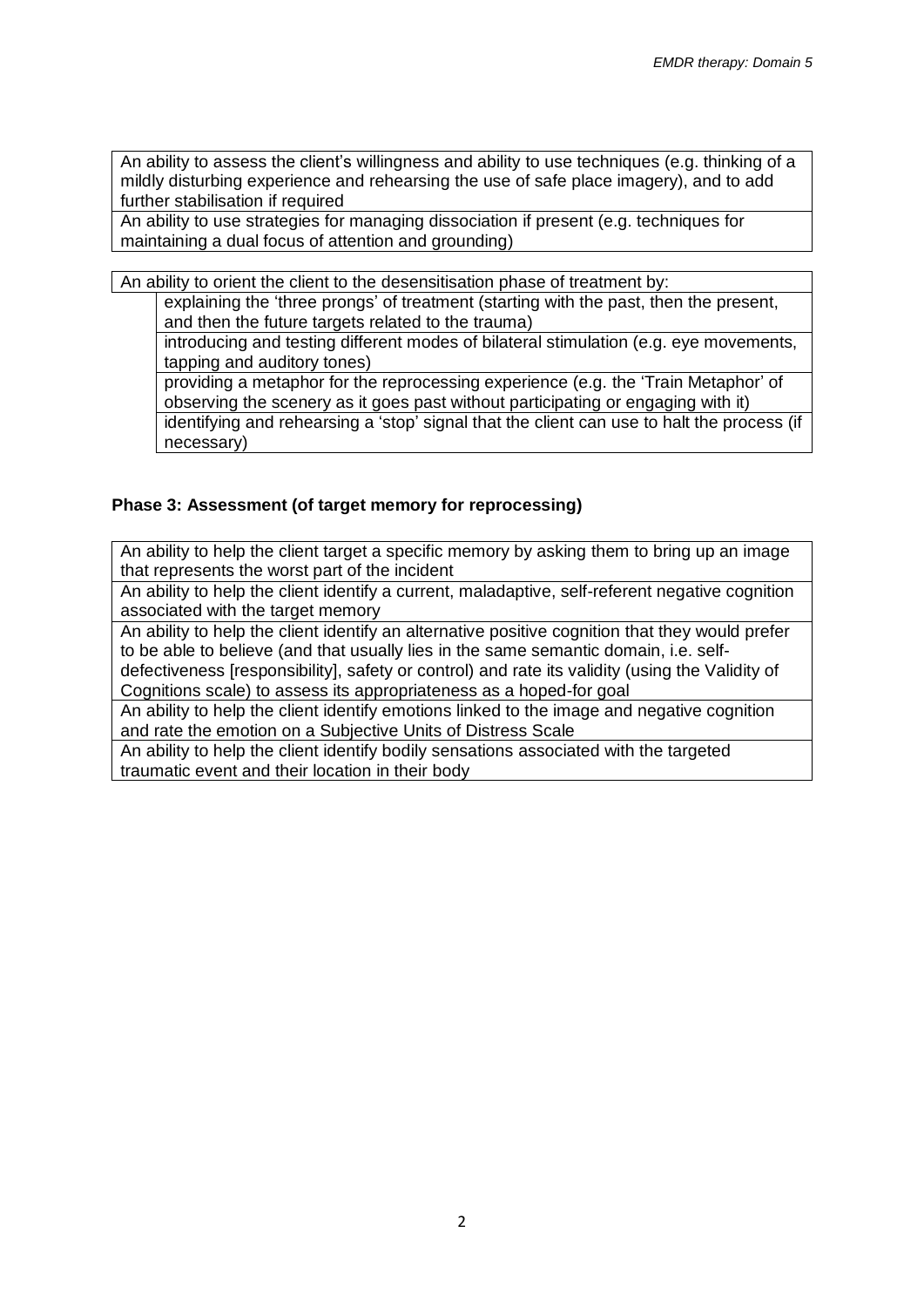# **EMDR interventions – Phases 4–8**

### **Phases 4–7: Accelerated processing of target memories**

#### *Phase 4: Desensitisation – using bilateral simulation to process memories*

An ability to initiate the processing of target memories, by:

asking the client to bring up the image, negative cognition and body sensation associated with the target memory, and indicating:

that there are no right or wrong ways of reacting

that changes may or may not occur

that changes may occur in a range of modalities (e.g. images, thoughts, feelings, physical sensations)

that from time to time, the therapist will pause and prompt them to say what they notice

that from time to time, the therapist will return to the target memory and ask them to notice what comes up when they think of the original incident that they should retain and discuss (during pauses in the procedure) any information (thoughts, feelings, images) that emerges during the process

An ability to initiate processing, usually (but not always) starting with the earliest target memory, and:

an ability to draw on the history and formulation to identify the most appropriate starting point for processing

An ability to help the client hold in mind imagery related to the target memory along with negative cognitions and an awareness of body sensations

An ability to use a form of bilateral stimulation (BLS) to help process the trauma being held in mind (e.g. tracking hand movements or tapping)

An ability to give appropriate (but minimal) verbal support during BLS (e.g. 'Go with that' or, 'Just notice')

An ability to restart BLS after the pause without discussion or digression

An ability to respond to client feedback regarding the effectiveness of BLS and, if required, to:

vary the direction and speed of eye-movement tracking employ an alternative form of BLS

An ability to help the client maintain a dual focus of attention (on their internal experience of the incident, and on the form of BLS being used)

At the end of each set, an ability to ask the client to report briefly on 'what they get now', including changing imagery, sounds, sensations, emotions, tastes and smells

An ability to continue desensitisation until the client's distress rating reduces to zero or to a level they find manageable (i.e. an 'ecologically sound' level)

If other significant traumas emerge that are significantly different from the initial target, an ability to refocus the client on the target memory and only desensitise the emergent traumas after the initial target has been fully processed

An ability to help the client revisit the original memory and repeat the desensitisation process multiple times (depending on the depth and complexity of the trauma), usually until the client's ratings of intensity are significantly lowered to zero or one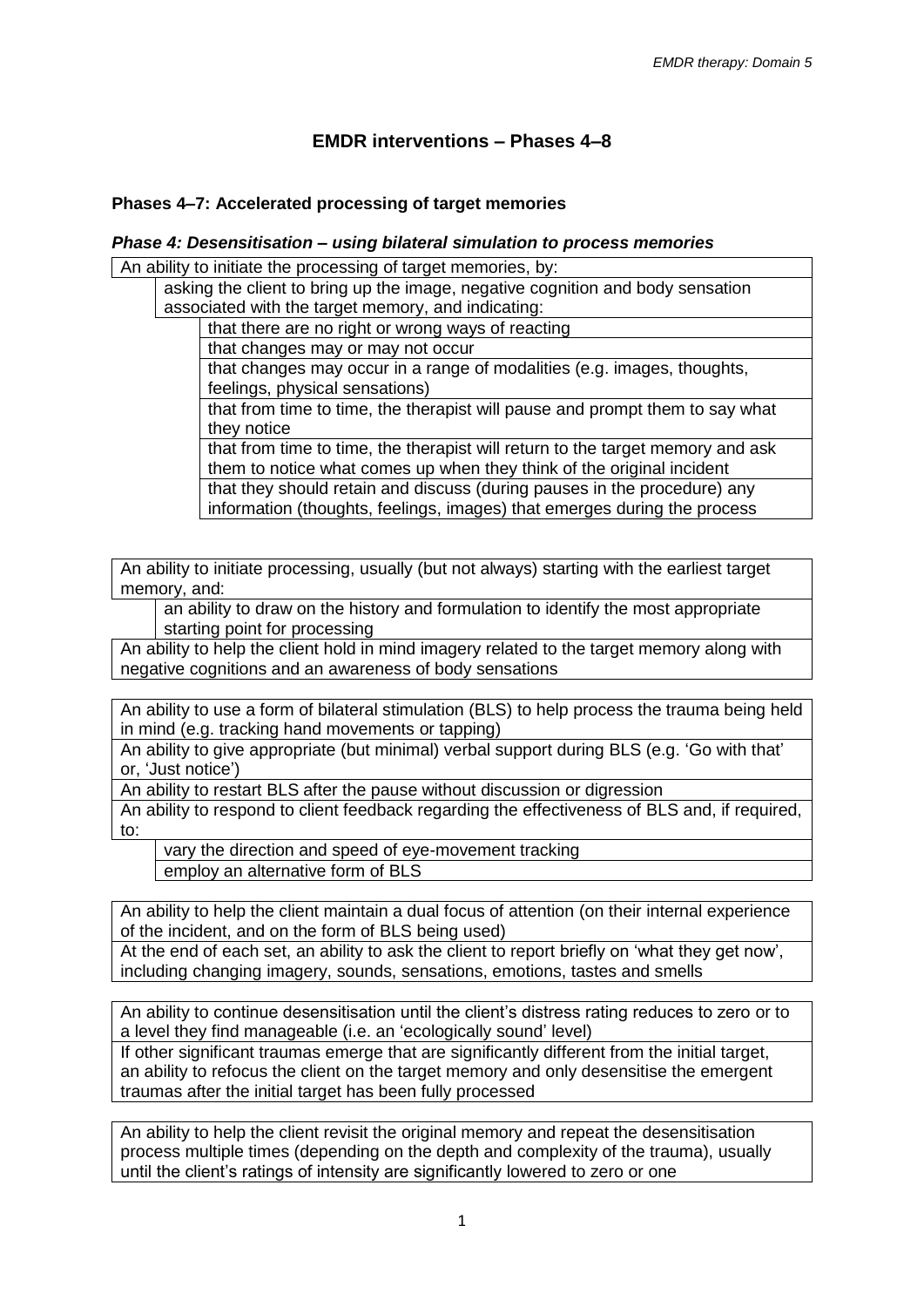An ability to repeat the process with other memories, along with any associated feelings, cognitions, images and somatic sensations

During the desensitisation process:

an ability to maintain the momentum of the process

an ability to refrain from commenting on or interpreting the material that emerges (to avoid distracting clients from their current experience of processing)

an ability to restrict comments to brief, non-specific verbal encouragement

An ability to manage the emergence of powerful emotions during processing (abreaction) by:

maintaining a calm and compassionate stance, reassuring the client after each set that:

this is a normal part of the therapeutic process

they are safe in the present

they can stop the processing at any time (using a previously agreed stop signal)

continuing with BLS

providing additional support to maintain a dual focus of attention

carrying out longer sets of BLS if the client is still processing, and so aiming not to stop prematurely

An ability to observe the client's nonverbal cures to determine when the level of disturbance has plateaued and the set can be ended

An ability to determine when processing needs to be broken into discrete sets, e.g.:

to gain feedback from the client as to whether processing is taking place

to enable the client to integrate new information verbally and to share this with the therapist

to allow the client a period of recovery

#### *Blocked processing*

An ability to introduce strategies for managing blocked processing, e.g.:

varying the direction, length or speed of eye movements

asking the client to focus on body sensation associated with the target memory

helping the client to verbalise words associated with the target memory that they could not previously say

reviewing imagery associated with the target memory to identify new (previously unnoticed or unreported) aspects of the event

#### *Cognitive interweave*

An ability to draw on knowledge that the cognitive interweave is a proactive strategy that interweaves the clinician's statements with the client's material, and:

offers another perspective when processing is not progressing

is an aid to processing when this is blocked because clients are unable to maintain a focus on the target memory (e.g. with clients who are highly disturbed or where their material is particularly challenging)

is characterised by therapist statements designed to elicit responses that activate thoughts, actions, feelings or imagery

is used selectively in response to indications of blocked processing, such as: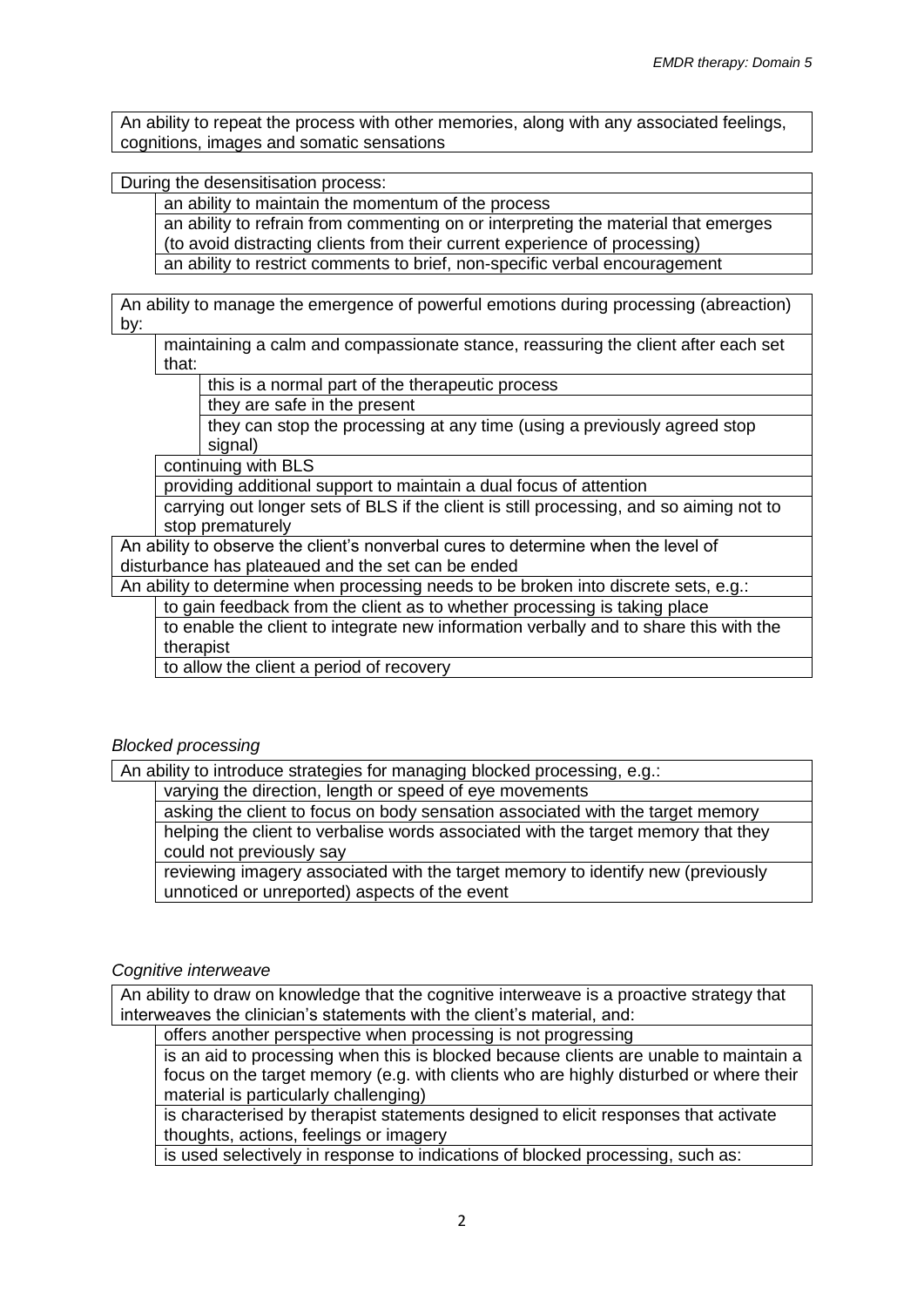levels of distress that remain high and the client is 'looping' (i.e. repeating the same experience after several sets)

clients having difficulty accessing relevant information, or where information is missing

clients finding it difficult to progress processing from main to ancillary targets An ability to draw on knowledge that once blocks have been overcome, the client's material is processed using standard EMDR strategies

An ability to use the interweave to help the client recognise common 'blocks' to progress in trauma, usually related to:

inappropriate feelings of responsibility (e.g. guilt that they should have done something differently, or that they have been defective)

a sense of being unsafe

a loss of power or sense of control and choice, leading to helplessness

An ability to employ appropriate strategies to generate the interweave, such as: providing psychoeducation

using Socratic questions

promoting verbalisation of intense feelings

*Managing dissociation*

An ability to manage dissociation by:

ensuring the client maintains a dual focus of attention, and (if required) using techniques to restore this, e.g.:

grounding techniques (focusing on breathing)

asking the client to indicate how much they are in the present

encouraging the client to keep their eyes open if tactile or auditory BLS is being used

An ability to help the client become more oriented to the present

An ability to effectively manage heightened levels of affect using de-accelerating interventions aimed at giving the client more control and so assist adaptive processing, e.g. asking the client:

to focus just on a body sensation or just one emotion at a time

to imagine loud sounds further away

### *Phase 5: Installation of positive cognitions about the self*

An ability to check that the belief remains applicable and valid, and to adjust if another positive belief has emerged after processing

An ability to help the client install the positive cognitions about the self (as identified prior to the desensitisation process) once there is no or minimal subjective distress related to the target memory

An ability to ask the client to rate the validity of cognitions (using the Validity of Cognitions scale), asking the client to hold the positive belief with the original incident and processing any re-emerging disturbance repeating the sets until the client rates the cognition as completely valid and appropriate

An ability to help the client install the positive belief about the self once there is no or minimal subjective distress related to the target memory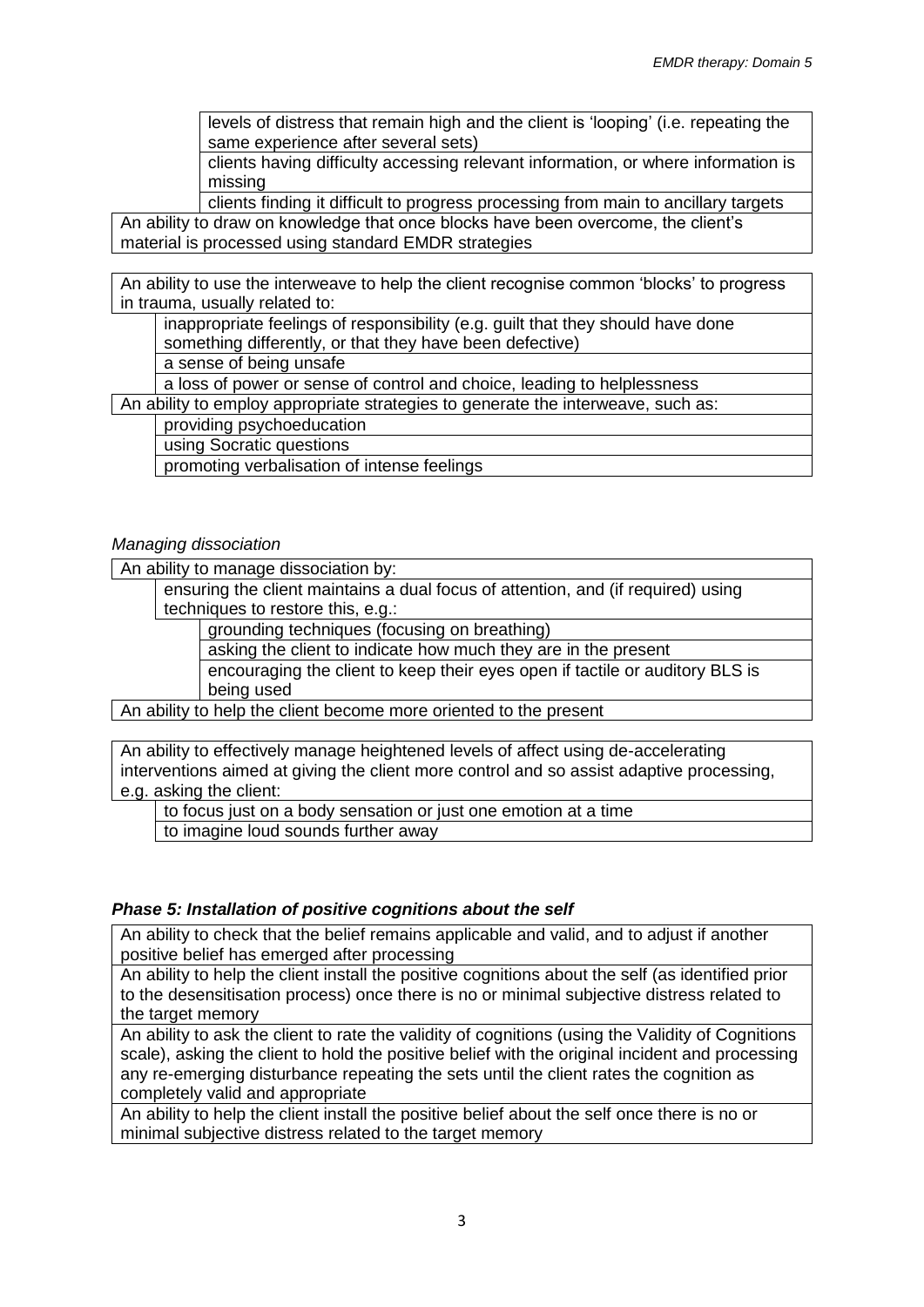Where clients find it difficult to generate a positive cognition that accurately fits with their experience, an ability to tentatively offer and explore suggestions, based on what they discovered during processing, in order to help them arrive at statements that are applicable and feel valid

An ability to help the client hold in mind the target memory while thinking about the positive belief

Where the client expresses uncertainty about the validity or appropriateness of the belief, an ability to explore reasons for this (e.g. where beliefs or associations or emerge that 'block' the positive belief)

An ability to identify when emergent beliefs constitute a block to progress, and should therefore be reprocessed before proceeding further

### *Phase 6: Body scan*

An ability to ask the client to hold in mind the processed target memory and the positive belief while scanning their body for tension or unusual sensations

An ability to identify and to process residual sensations or tension using BLS

An ability to strengthen positive somatic sensations using BLS until they plateau An ability to complete the body scan only once the target memory and positive cognitions can be held in mind with no residual tension or associated cognitions

## *Phase 7: Closure*

An ability to ensure that clients are in a calm state of mind when a session ends, by allowing enough time to assure this, and by judging when to refrain from processing new material

An ability to manage an 'incomplete' session (where the trauma target has not been fully processed and there is remaining disturbance) by using guided imagery, safe place or other affect regulation strategies

An ability to debrief at the end of the session by:

informing the client that processing is likely to continue between sessions and that this is a positive sign of a healing process

reminding the client to keep a log of any disturbance they notice (and to discuss this in the following session)

### *Phase 8: Re-evaluation*

An ability to review any changes that have occurred in the client's life (e.g. in terms of images, emotions, thoughts, insights, memories, sensations, behaviour, symptoms, dreams, responses to triggers)

An ability (in subsequent sessions) to ask the client to re-evaluate memories which have been processed in order to check whether there is any residual distress associated with the memory

Where there has been incomplete processing, an ability to elicit the associated emotions, the level of disturbance and somatic sensations, and continue from Phase 4 onwards

At the end of treatment, an ability to undertake a global review of progress to check that all relevant material has been processed and the client has been able to reintegrate into their life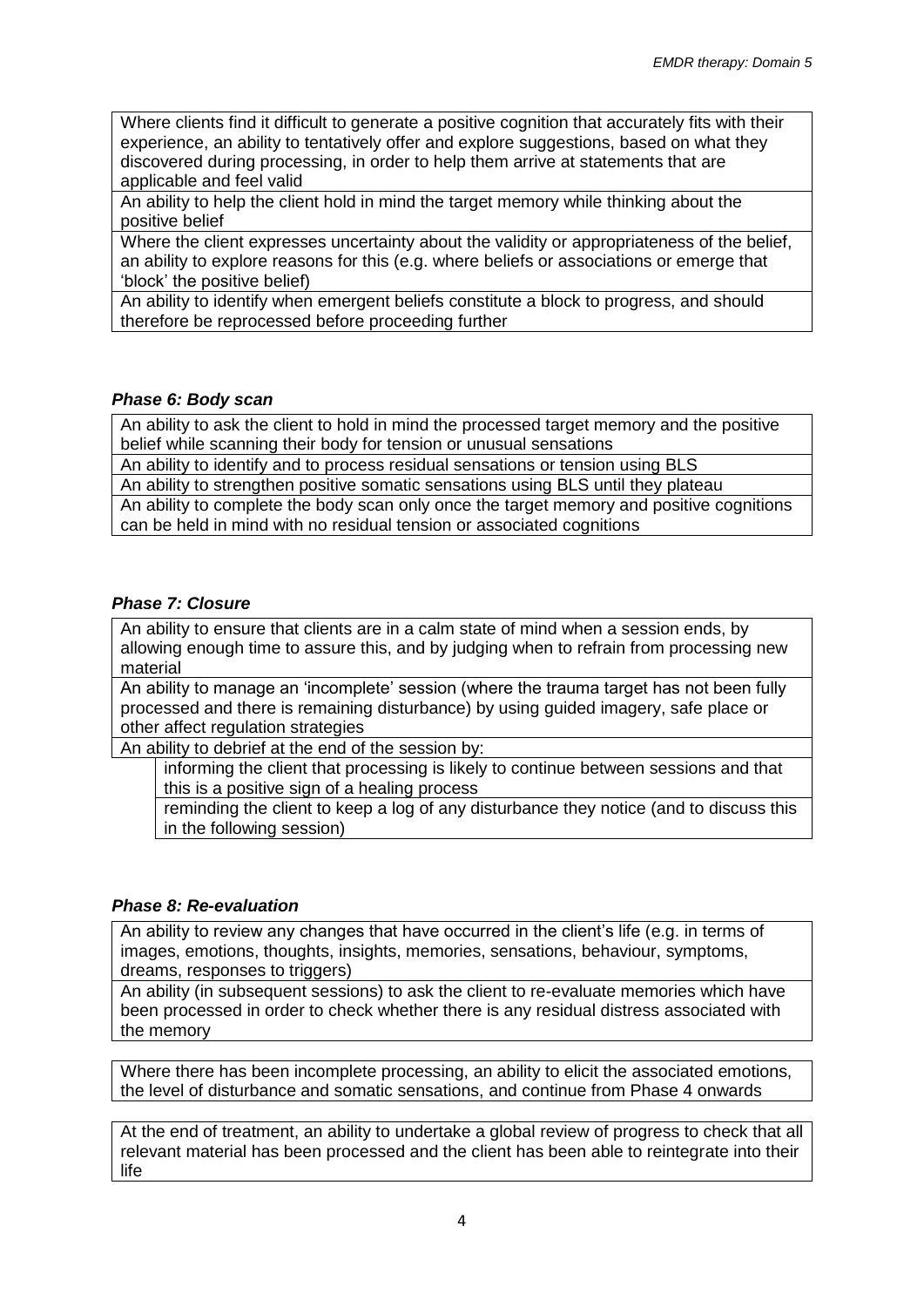### **Consolidation and 'future proofing' (the 'three prongs')**

An ability to ensure that treatment identifies triggers in the client's past, present and future (the three prongs)

An ability to help the client identify triggers in the present, and potential triggers that may arise in the future (e.g. imagining returning to a location where a traumatic incident occurred)

An ability to apply the standard protocol to targets related to present and future behaviour and goals

An ability to help the client use a 'future template' (in their imagination, running through an event, identifying if and where they get stuck), and rehearse and process it using BLS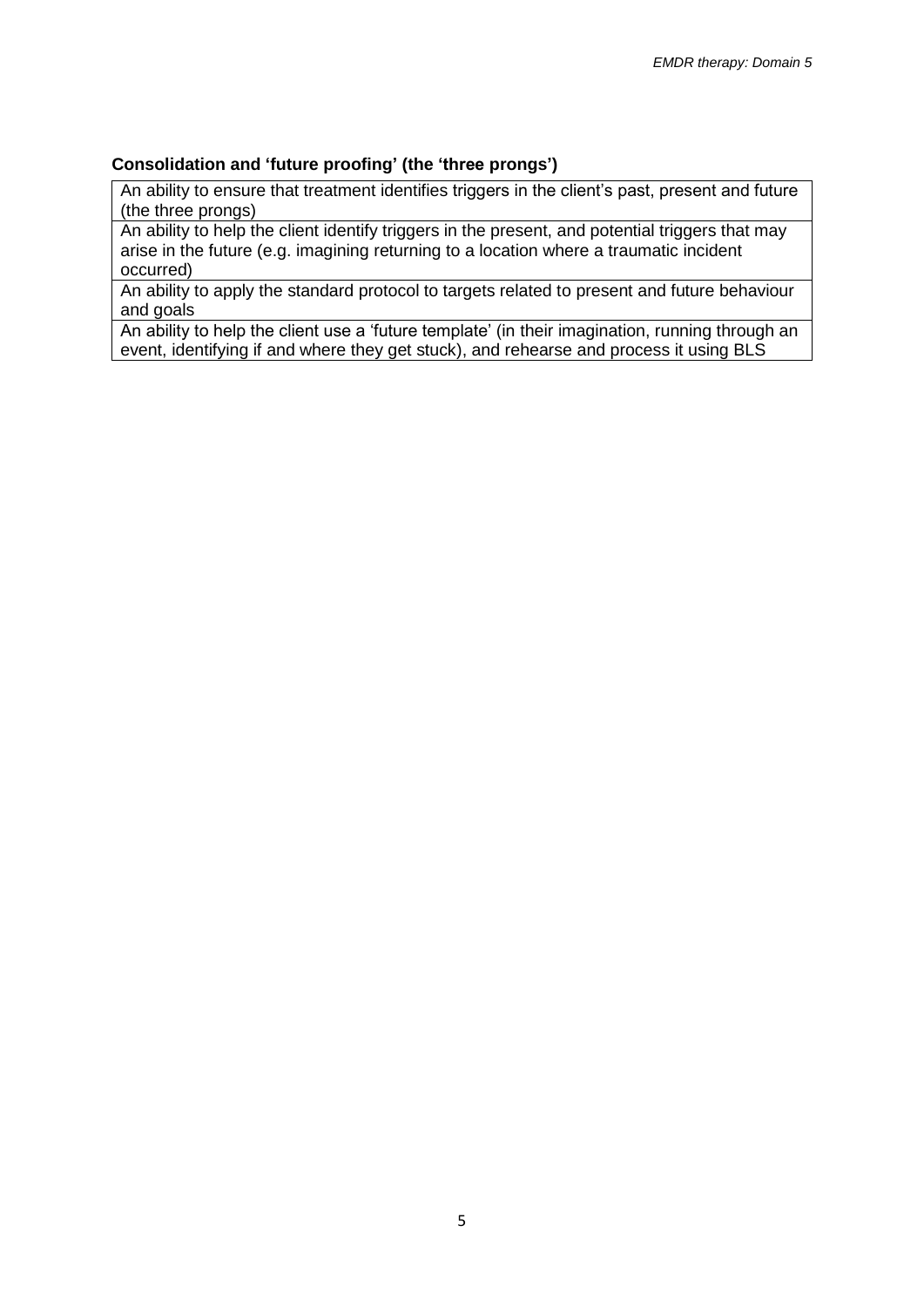## **Adapting EMDR for managing trauma in the context of different mental health presentations**

An ability to draw on knowledge that traumatic experiences can contribute to many mental health presentations and that (as a consequence), while these presentations may not meet criteria for PTSD, they may benefit from EMDR

An ability to draw on knowledge that the three-pronged, eight-phase standard protocol is usually the protocol of choice, regardless of different mental health presentations

An ability to build on knowledge of the standard EMDR protocol and procedures, and to:

apply the protocol to a range of situations and clinical problems where traumatic experiences are evident and part of the clinical picture (for example, in phobias and other anxiety disorders, excessive grief, somatic disorders, psychosis, addictions) use clinical judgment to modify the standard protocol for certain presentations, for example:

processing present events or anticipated future events before past events if these are causing the most distress/disrupting current functioning